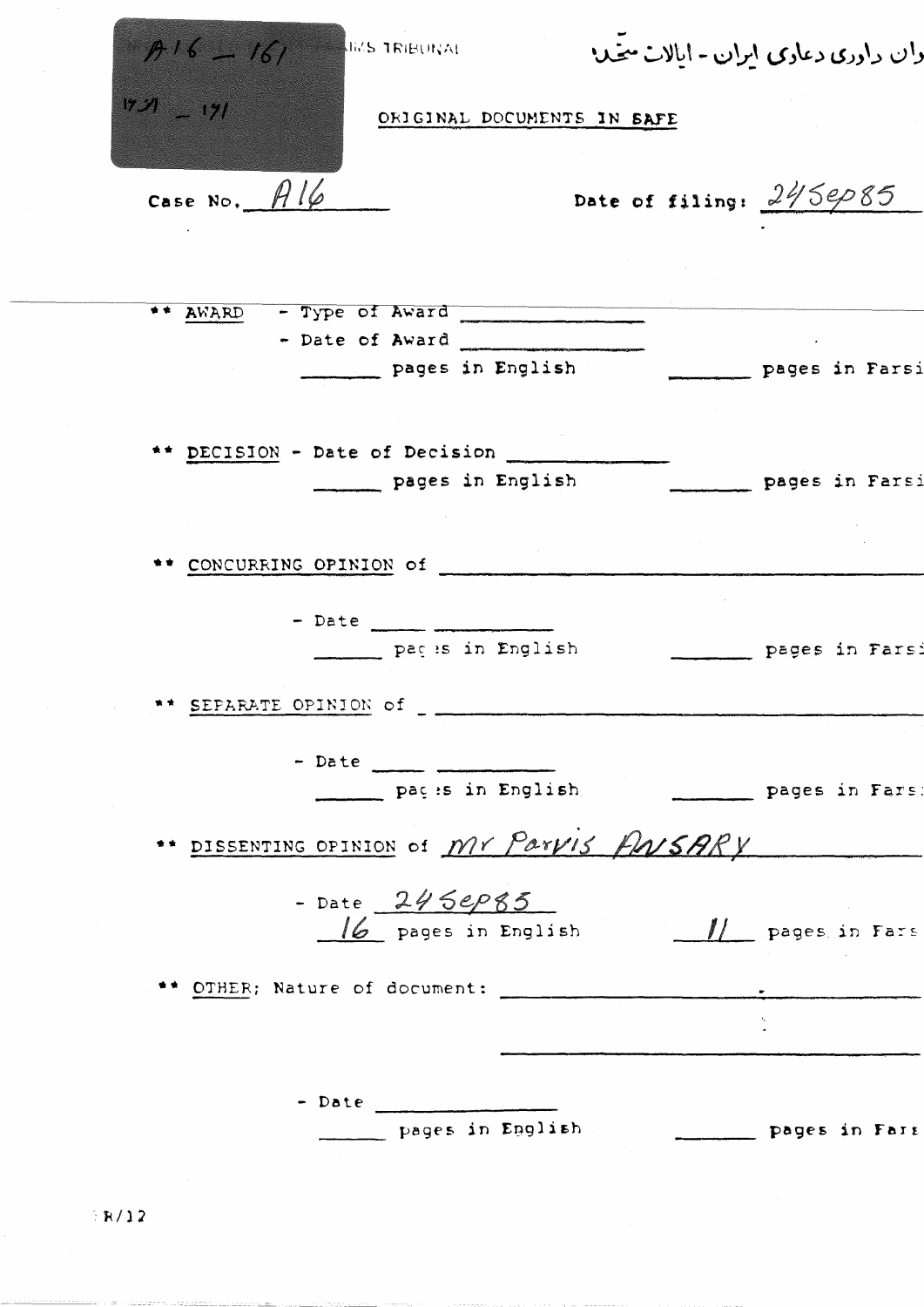دیوان راوری دعاوی ایران- ایالات سخّده مسلمات CLAIMS TRIBUNAL

 $\frac{1}{2}$ 

In The Name of God

|      | <b>IRAN UNITED STATES</b><br>CLAIMS TRIBUNAL |              | د اد گاه د اوری د ماري.<br>المران سنابا لأت متحده |  |
|------|----------------------------------------------|--------------|---------------------------------------------------|--|
|      | ثبت شـــد . FILED                            |              |                                                   |  |
| Date | 1556 / Y/                                    | 2 4 SEP 1985 | تأريخ                                             |  |
| No.  |                                              | A16          | りんと                                               |  |
|      |                                              |              |                                                   |  |

 $A16 - 161$ <br>(9 - 1 - 19)

Case No. Al6<br>Full Tribunal

Award No.108-A-16/582/591-FT

'The United States of America

and

The Islamic Republic of Iran

DUPLICATE ORIGINAL  $\mathcal{O}(\mu\mathcal{U},\mathcal{L})$ 

Dissenting Opinion of Parviz Ansari

The issue as well as the background and the nature of the case in general terms have been cited in the introductory parts to the award dated January 25, 1984. The legal point at issue is whether or not the Tribunal has jurisdiction over the claims of Iranian banks arising out of standby letters of credit against the United States nationals, including the United States banks, and the Government of the United States of America.

Iran took the position that under paragraph 2 (B) of the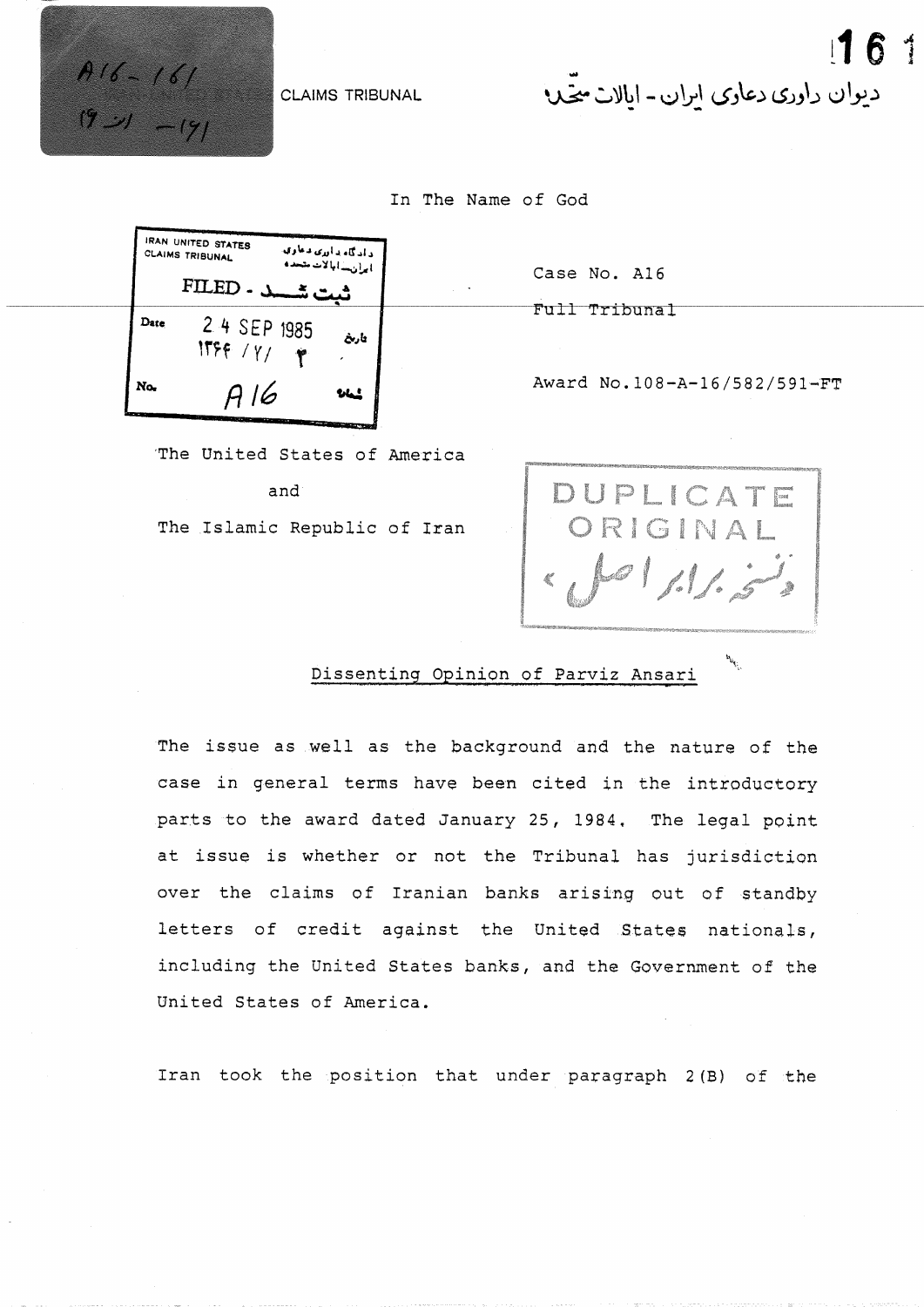"Undertakings" $1$  this Tribunal is vested with such jurisdiction.

Paragraph 2(B) provides that:

"(B) TO retain \$1.418 billion in the Escrow Account for the purpose of paying the unpaid principal of and interest owing, if any, on the loans and credits referred to in paragraph (A) after application of the US\$ 3.667 billion and on all<br>other indebtedness held by United States indebtedness held by banking institutions of, or guaranteed by, the Government of Iran, its agencies, instrumentalities or controlled entities not previously paid, and for the purpose of paying disputed amounts of deposits, assets, and interest, if any, owing on Iranian deposits in U.S. banking institutions. Bank Markazi and the appropriate institutions shall promptly meet in an effort to agree upon the amounts owing. In the event of such agreement, the Bank Markazi and the appropriate banking institution shall certify the amount owing to the Central Bank of Algeria which shall instruct the Bank of England to credit such amount to the account, as appropriate, of the Bank Markazi or of the Federal Reserve Bank of New York in order to permit payment to the appropriate banking institution. In the event that within 30 days any U.S. banking institution and the Bank Markazi are unable to agree upon the amounts owed, either party may refer such dispute to binding arbitration by such international arbitration panel as the parties may agree, or failing such agreement within 30 additional days after such reference, by the Iran-United States Claims Tribunal. The presiding officer of such panel or tribunal shall certify to the Central Bank of Algeria shail certity to the Central Bank of Aigeria<br>the amount, if any, determined by it to be

1 Undertakings of the Government of the United States of America and the Government of the Islamic Republic of Iran with respect to the Declaration of the Government of the Democratic and Popular Republic of Algeria, ("Undertakings")

·: *..* -----·-- .. - --- , - - \_. \_\_\_\_\_ \_ L\_\_, \_\_ , \_\_ \_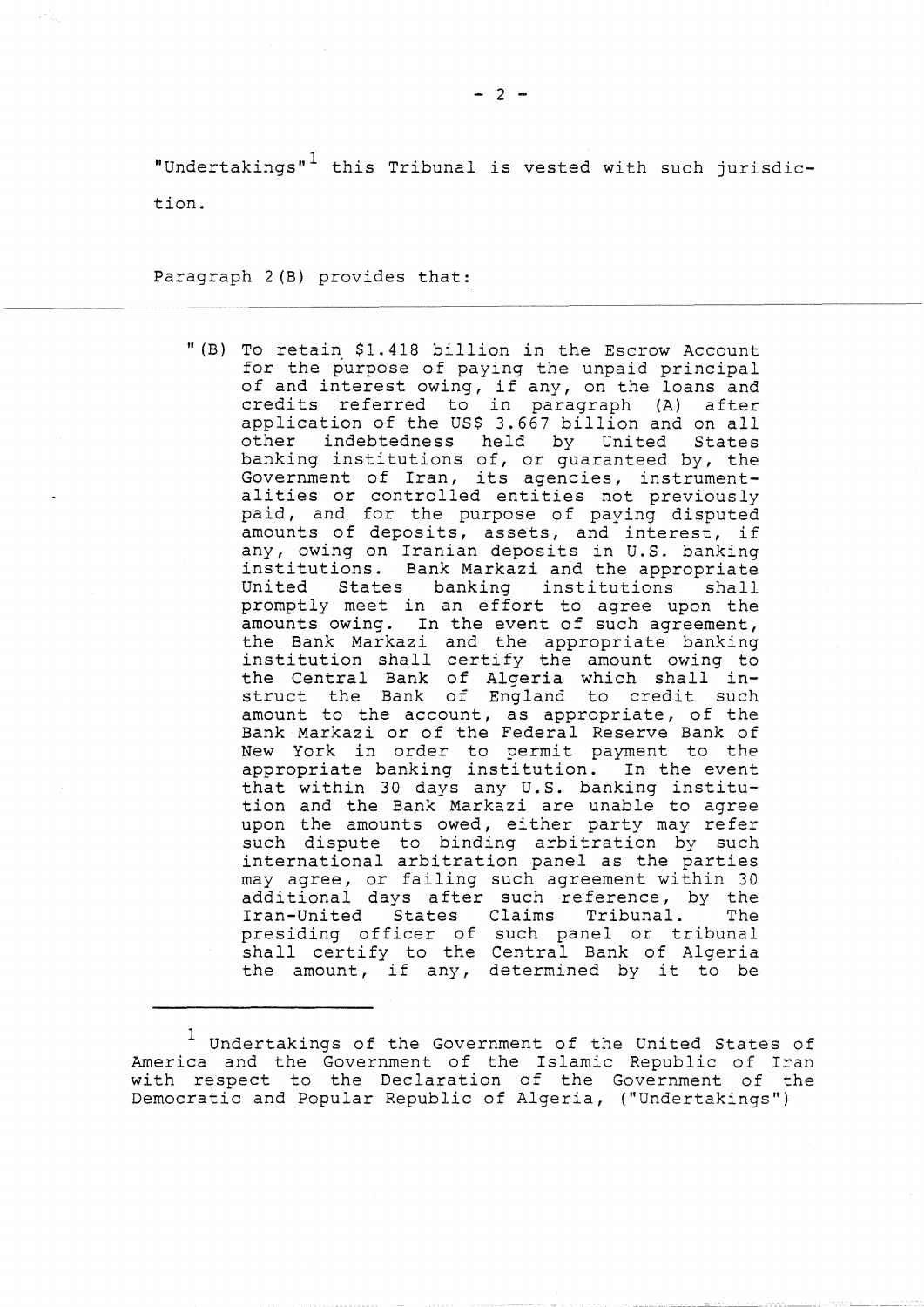owed, whereupon the Central Bank of Algeria shall instruct the Bank of England to credit such amount to the account of the Bank Markazi or of the Federal Reserve Bank of New York in order to permit payment to the appropriate banking institution. After all disputes are resolved either by agreement or by arbitration award and appropriate payment has been made, the balance of the funds referred to in this paragraph (B) shall be paid to Bank Markazi".

The United States contends that :

"[t)he Tribunal has jurisdiction over Iranian bank standby letters of credit claims only to the extent they may properly be asserted as counterclaims to claims of United States nationals pending before the Tribunal and over which the Tribunal has jurisdiction.

In support of this contention the United States argues that the standby letter of credit claims are direct claims by Iranian governmental entities against United States nationals and that the Full Tribunal already has decided in its decision, rendered on 21 December 1981, in Case A-2, that such claims can on½' be within case  $A=2$ , that such craims can onight

I. Despite the fact that the majority carefully reiterates the United States argument in support of its own decision, significant misgivings could be shown in the presentation of such arguments. To be more specific, the following has been stated as one of the arguments of the United States:

"The expression "disputed amounts of deposit, Ine expression dispaced amounts of deposit,<br>assets, and interest, if any, owing on Iranian deposits" was intended to be limited to disputes over this \$130 million or over the deposits and

···------------------·--: ~ --- . ·-------·

<sup>2</sup> Summary of U.S.contentions as presented in the majority decision, pp. 8 and 9.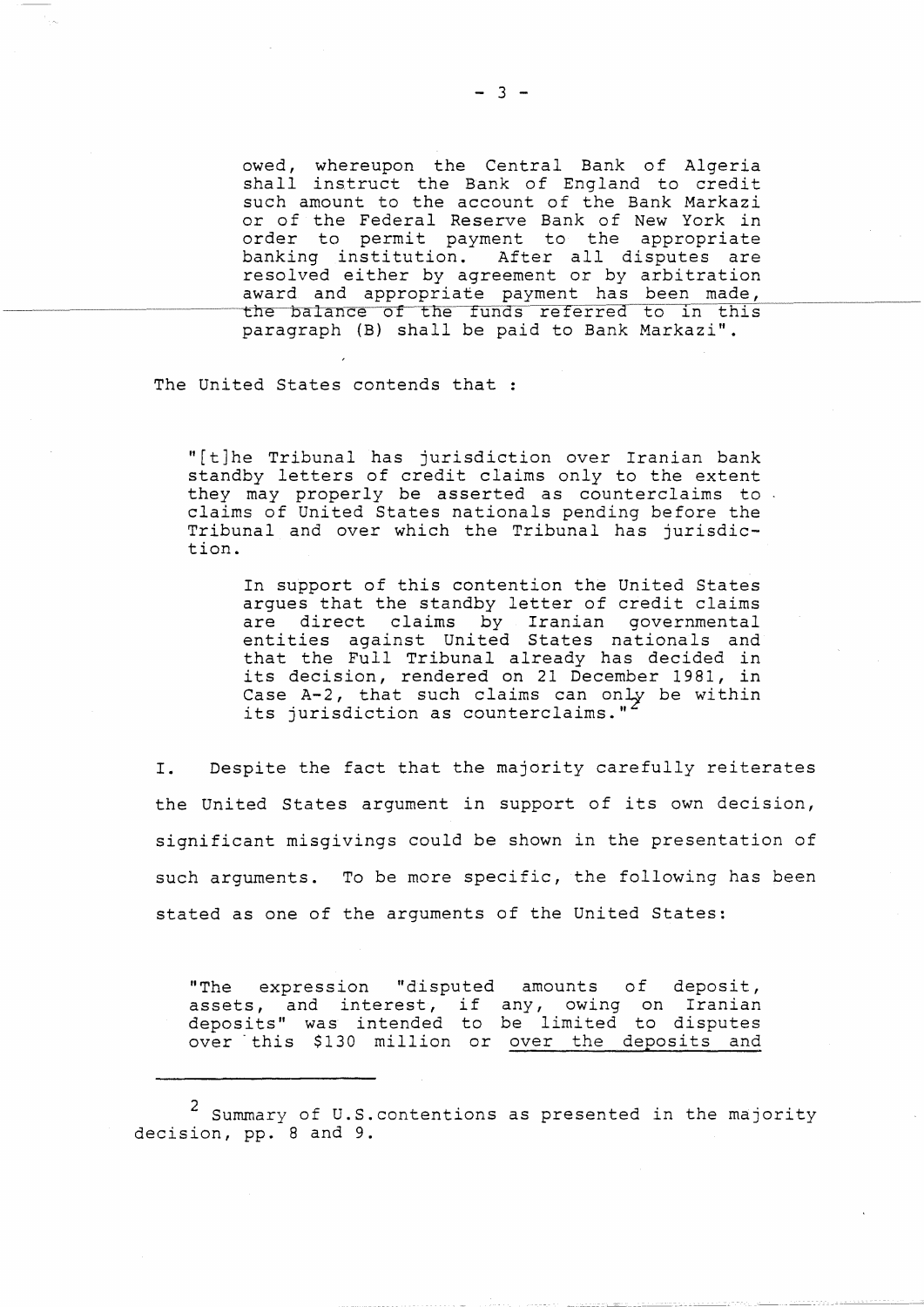assets in overseas branches of United States banks on which the disputed interest had been calculated". (Emphasis added) (Award 108-Al6, p. 10 - para. 3)

On the other hand, the majority as well as pleadings of the United States have failed to consider and provide any explanation in response to one of the arguments of Iran to the effect that should the Tribunal try to interpret the provisions of the "Undertakings" within the framework of U.S. approach, then the phrase "disputed amounts of deposits, assets..." shall become redundant.

Iran has further argued that the subsequent practice of the parties during their settlement negotiations shall be given due consideration with respect to the interpretation of the "Undertakings". In support of this argument Iran has furnished the Tribunal with settlement agreements reached in pursuance of the "Undertakings" and as a result of which Iran was paid fresh money directly by the U.S. banks.<sup>3</sup> The said agreements by their very terms could not become operative without the approval of the United States Treasury and the Federal Reserve Bank of New York (The "Fed") acting as the fiscal agent of the United States. Such subsequent practice of the parties is decisive<sup>4</sup> and provides additional

- 4 -

Submission of certain documents by the Government of the Islamic Republic of Iran in relation to Case Al6 Oct. 17, 1983

<sup>&</sup>lt;sup>4</sup> See Article 31 of the Vienna Convention on the Law of (Footnote Continued)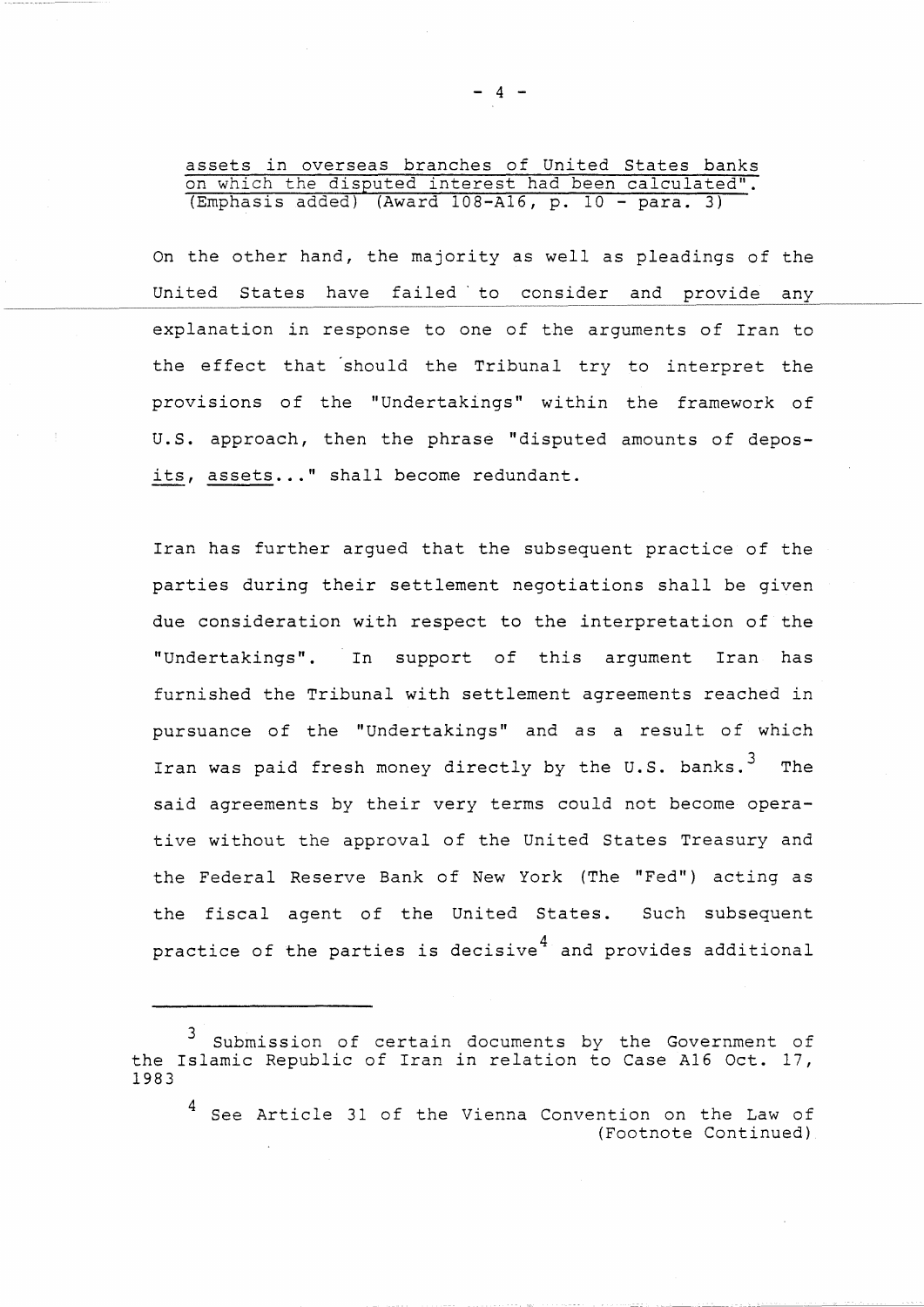evidence in support of Iran's argument. Unfortunately, the majority has again failed to take into account in its holding the subsequent practice of the Parties. I shall note that such misgivings and production of fresh arguments on behalf of the United States by the majority is prejudicial and shall invalidate the majority's decision.

II. The majority in order to reach its decision in Al6 heavily relies on its decision in A2 with a sweeping argument that "... in so far as the standby letter of credit claims by Iranian banks against United States nationals are based on the Claims Settlement Declaration the Tribunal has no jurisdiction over such claims". (page 14 of the majority decision).

Iran has not argued that the jurisdiction of the Tribunal is based on Claims Settlement Declaration. The majority is attributing a wrong position to Iran, and to the extent that the decision is based on such position it is not justifiable.

The United States in its memorial of 8 December 1981, in Case A2 (F.N. pp.5 and 6) has taken the following position:

 $-5 -$ 

<sup>(</sup>Footnote Continued)

Treaties that provides that in the interpretation of a Treaty "[t]here shall be taken into account, together with the context: (a)... (b) any subsequent practice in the application of the treaty which establishes the agreement of the parties regarding interpretation..."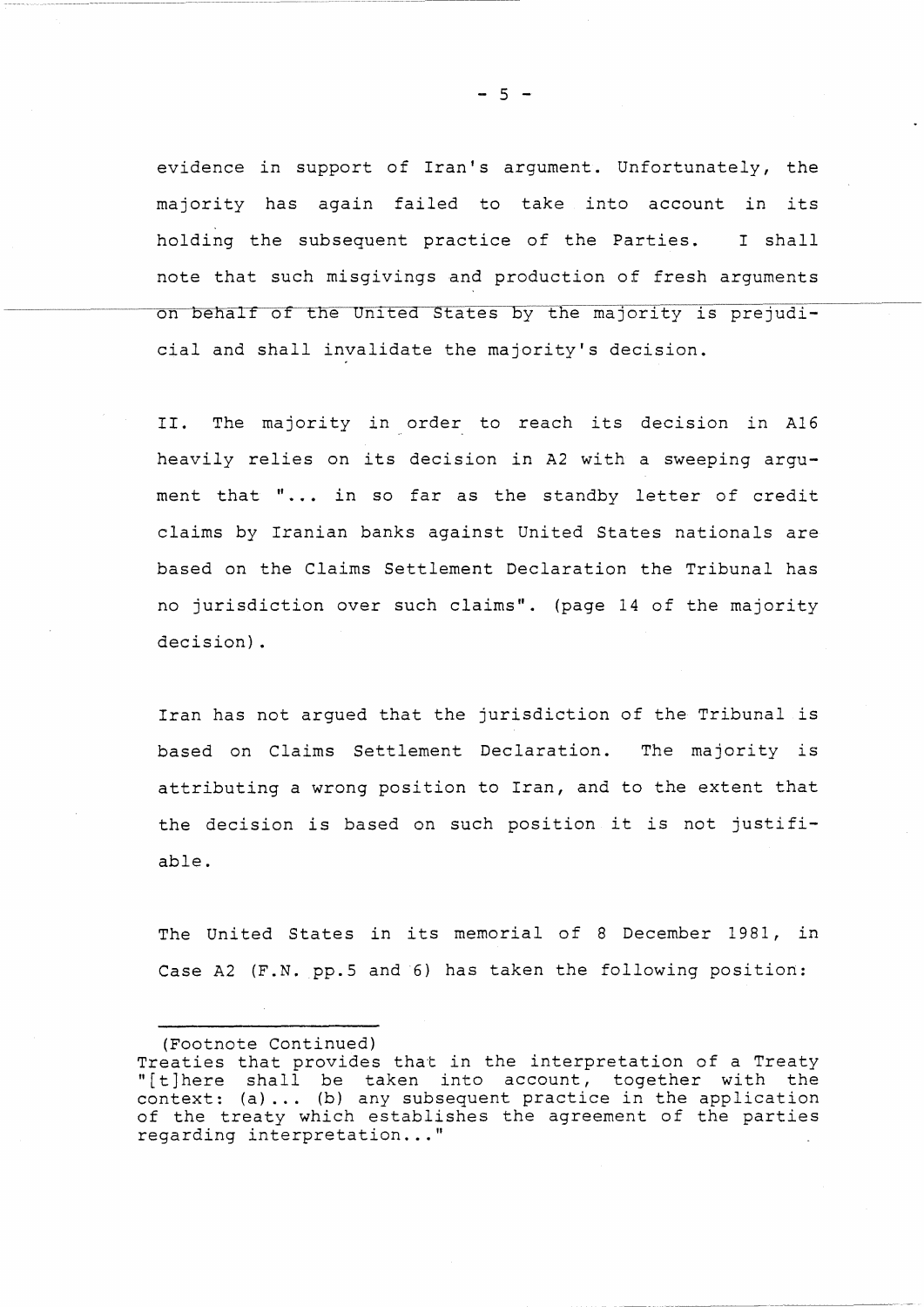Paragraph 2(B) of the Undertakings of the Government of the United States of America and the Government of the Islamic Republic of Iran with respect to the Declaration of the Government of the Democratic and Popular Republic of Algeria of January 19, 1981. (The "Undertakings") does permit one instrumentality of the Government of Iran. to bring certain disputes with American nationals before the Tribunal. But with institum infromats before the filbumar, but submitted by the Bank Markazi, (2) involving a "U.S. banking institution" and (3) concerning amounts owed due to the banking relationship between the U.S. add to the banking idiationship between the 0.5.<br>banking institution and the Government of Iran. The existence of this provision shows that in the one case where Tribunal jurisdiction over direct actions by a government against a national of the other party was contemplated, the parties found it necessary to provide for it expressly."

This clearly reveals the fact that the United States has already recognized a jurisdiction for this Tribunal based on paragraph 2 (B) of the "Undertakings", and accordingly prevents the majority to base its decision in "Al6" on a new contention by the United States which contradicts its position taken in A2, as quoted above. In fact the U.S. is now barred from taking this new position because of the "Estoppel Doctorine". Iran has in fact consistently taken the position that the "Undertakings" confers a special jurisdiction to this Tribunal. The majority's erroneous position could be further elaborated by the fact that the "Undertakings" provides for specific jurisdiction to settle all banking claims between Iran and the U.S. banking institutions.

The arbitral process provided for under paragraph 2(B) is totally different from the arbitral clause envisaged under

 $- 6 -$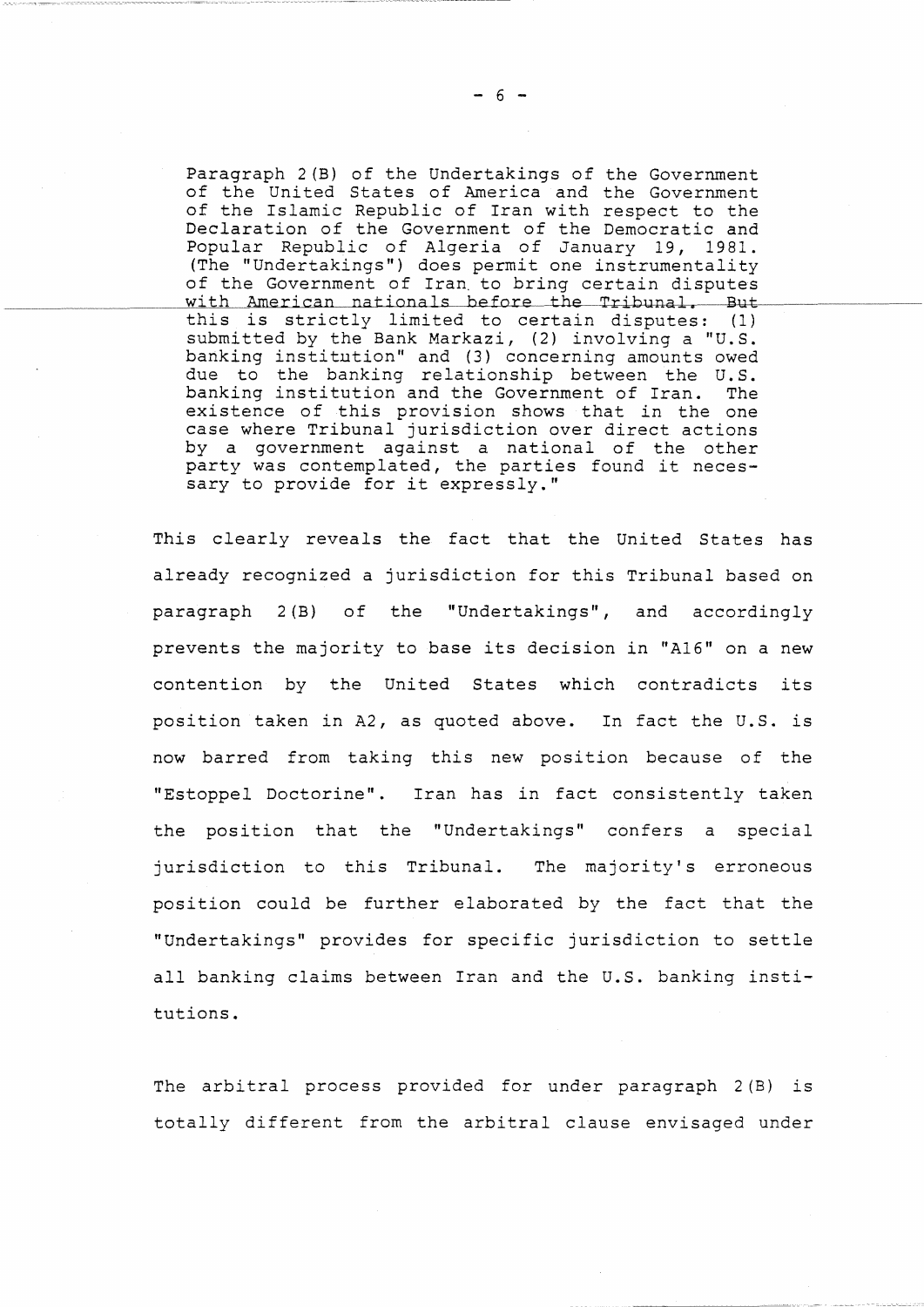the Settlement Declaration. The "Undertakings" provides that:

"In the event that within 30 days any U.S. banking in the event that within 50 days any 5:0: Banking<br>institution and Bank Markazi are unable to agree upon the amounts owed, either party may refer such dispute to binding arbitration by such international arbitration panel as the parties may agree, or failing such agreement within 30 additional days after such reference, by the Iran-United States Claims Tribunal". (Emphasis added)

Thus, it is obvious that the High Contracting Parties have agreed to the establishment of another ad-hoc arbitral body solely for the purpose of settlement of banking disputes. Iran-U. S. Claims Tribunal is, therefore, by virtue of the "Undertakings" the substitute for the ad-hoc arbitral body contemplated by the High Contracting Parties.

It thus follows that the jurisdiction of the Tribunal in banking disputes is not based upon the Settlement Declaration, and the majority is obviously wrong in relying on its previous restrictive reading of its jurisdiction in Case A2.

This interpretation falls within the scope of General Principle (B) of the "Declaration" which provides that:

"It is the purpose of both parties, within the framework of and pursuant to the provisions of the two Declarations of the Government of the Democratic and Popular Republic of Algeria, to terminate all litigation as between the government of each party and the nationals of the other, and to bring about the settlement and termination of all such claims through binding arbitration..."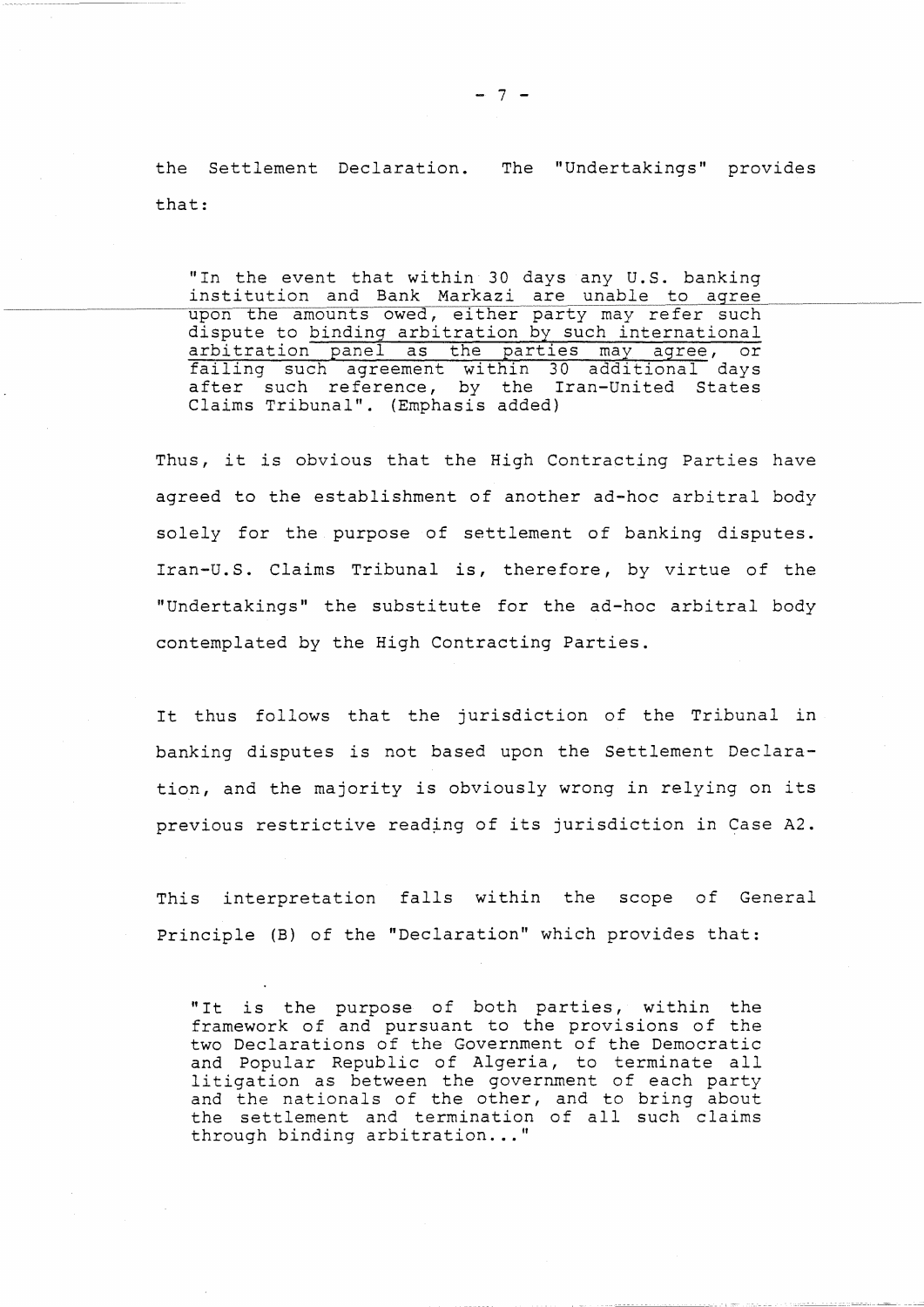I, therefore, conclude that the position of Iran has been to base its banking claims on the ad-hoc jurisdiction conferred to this Tribunal and the banking claims submitted by Iran clearly falls under the plain language of the "Undertakings" and the abstention from this jurisdiction entrusted to the Tribunal is not justifiable.

III. The majority then enters into another fallacious argument which is a futile exercise of restrictive reading of the very clear language of the "Undertakings". The essence of this argument is that the balance in account No.2 in the Bank of England belongs to Iran and it is inappropriate for the Tribunal to let Iran use its own money to satisfy its claims. In view of the majority this Tribunal has only jurisdiction to render awards which could be satisfied out of some kind of a security account. The majority is accustomed to rendering self-executing awards which automatically is payable out of Iranian funds in security account. This procedure has given a false impression to the majority as if an arbitral Tribunal lacks jurisdiction whenever no deposit is put at the disposal of such Tribunal. This interpretation is clearly wrong and without any judicial precedent. Iran has neither contemplated nor requested that the Tribunal orders for the satisfaction of its banking claims payments out of its own money. Iran's position is rather to request the Tribunal to render a judicial decision. It is obvious that the High Contracting Parties have agreed that the awards will be

- 8 -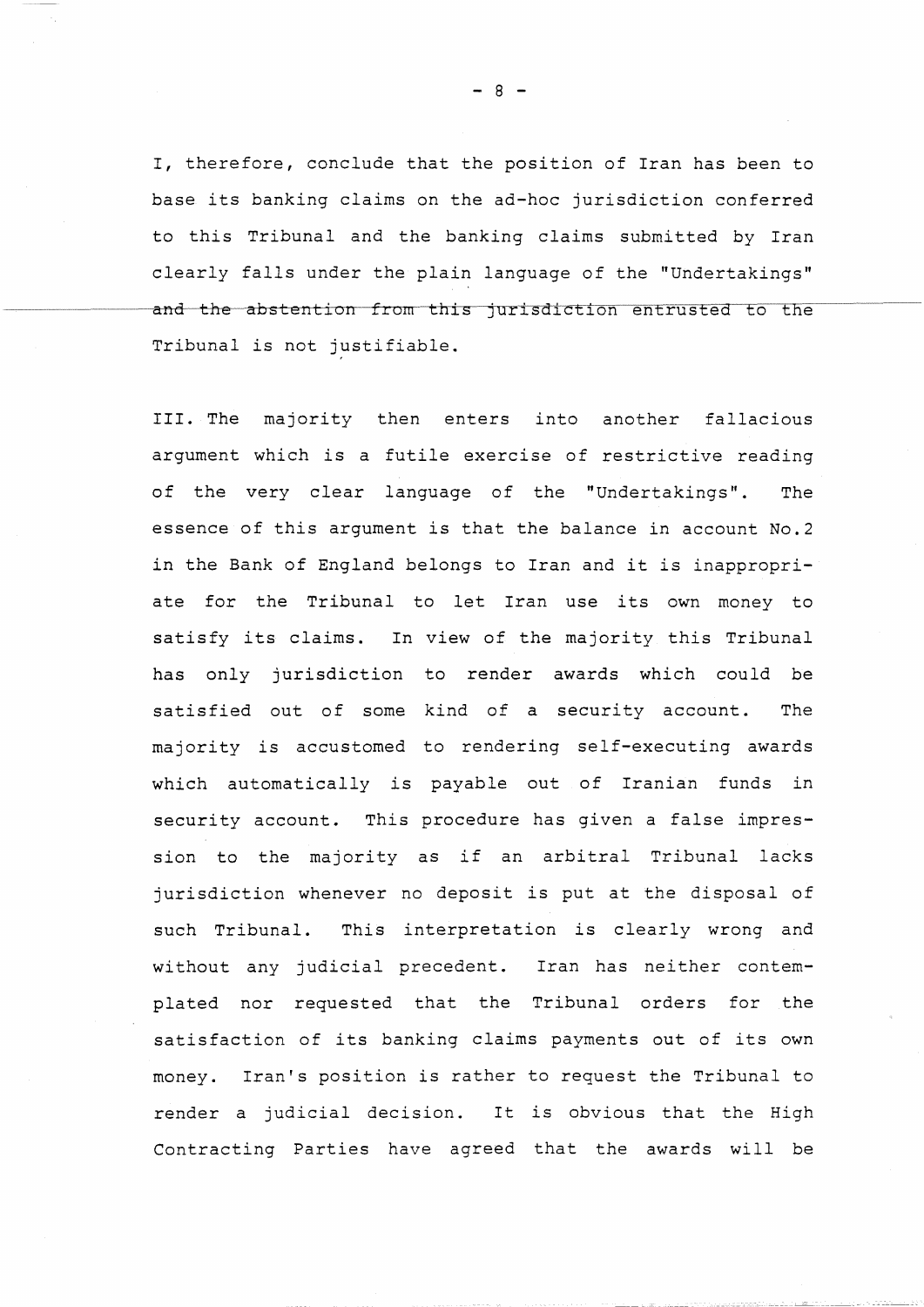enforced in "the courts of any nation in accordance with its laws." The majority's ruling as to denial of its jurisdiction whenever no payment mechanism is provided is not only without precedent in law but is also contrary to the practice of the Tribunal. In certain instances this Tribunal however, has rendered awards in favour of the Islamic Republic of Iran against the United States and its nationals. Consequently, this fact alone or in the language of the majority "lack of mechanism" does not affect the jurisdiction of a Tribunal established by the High Contracting Parties.

In consequence, the majority is clearly wrong in limiting the jurisdiction of this Tribunal through resorting to lack of enforcement mechanism. In reading the opinion of the majority I have come to the conclusion that this is the cornerstone of its ruling and its basic argument to avoid the plain, unequivocal, jurisdictional basis of the "Undertakings." The majority facing with this dilemma has initiated a position on behalf of the United States to the effect that the expression "disputed amounts of deposits, assets and interest, if any, owing on Iranian deposits" was intended to be limited to disputes over the \$130 million "... or over the deposits and assets in overseas branches of United States banks on which the disputed interest had been calculated." I wonder how the majority has attributed this

- 9 -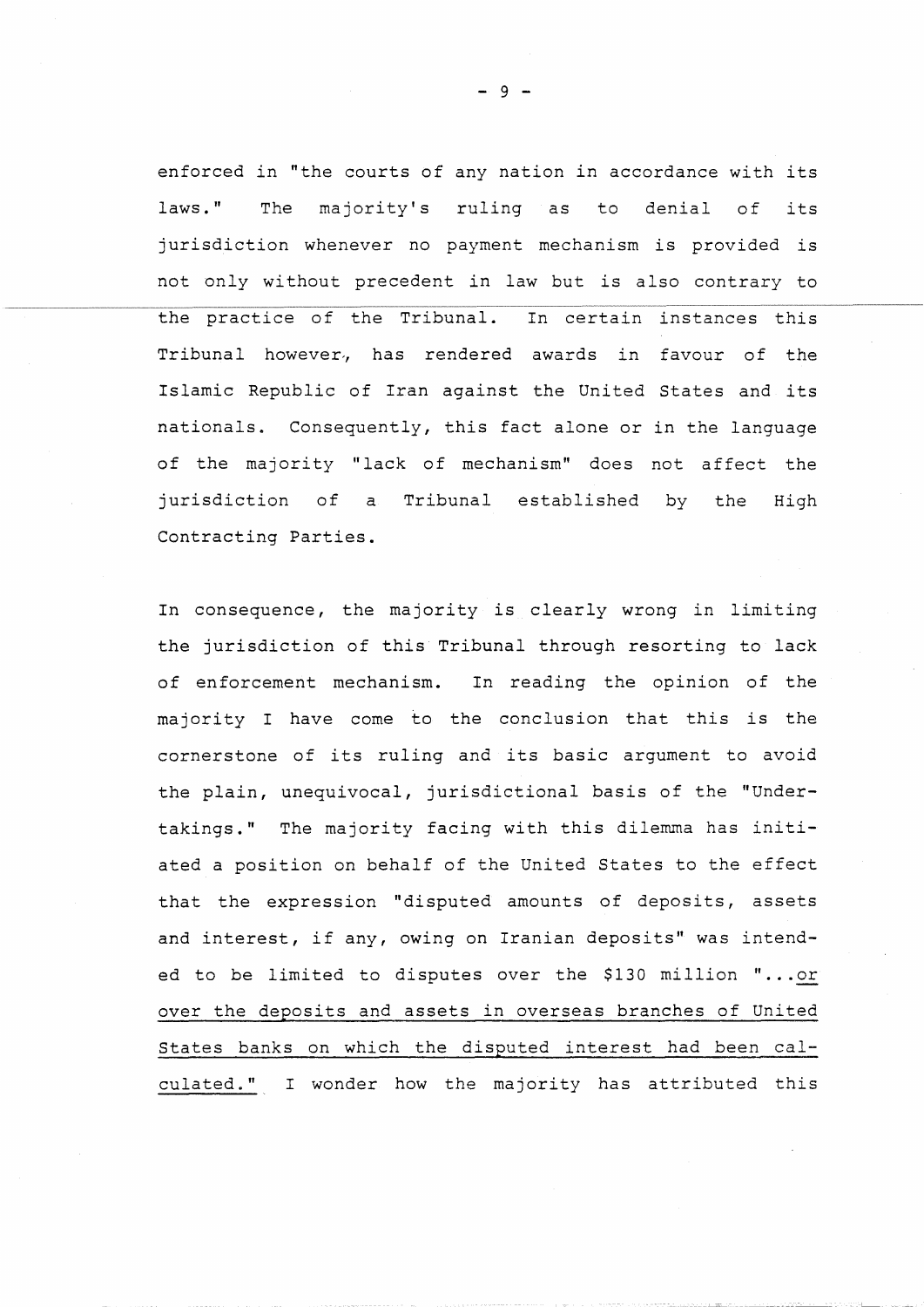intention to the parties. Although the United States has stated that this phrase was intended to cover the amount of "\$130 million" but even the United States has not taken the position that by "disputed ... deposits, assets ..." it is meant the interest "over the deposits and assets in overseas branches of the United States banks." Furthermore if I assume, arguendo that this argument as put forward by the majority was correct, it would destroy the majority's invented theory of "lack of mechanism" which seems to have played an important role in the majority's holding.

IV. The majority in an effort to justify the denial of its jurisdiction has also ruled that Iran's standby letters of credit cannot be considered as assets even if they have been called in accordance with their own terms. This position is wrong both in accordance with Iranian law as well as U.S. law and practice in this connection.

Under Iranian Government Transaction Regulations,<sup>5</sup> which were brought to the judicial notice of this Tribunal during the hearing, standby letters of credit are accepted only "in lieu of cash". The contractors were required either to deposit cash money in an account or to provide unconditional standby letters of credit as a collateral when receiving

 $-10 -$ 

<sup>&</sup>lt;sup>5</sup> Iranian Government Transaction Regulations adopted in compliance with Article 71-79 of Iranian Public Accounting Law ratified in 1967.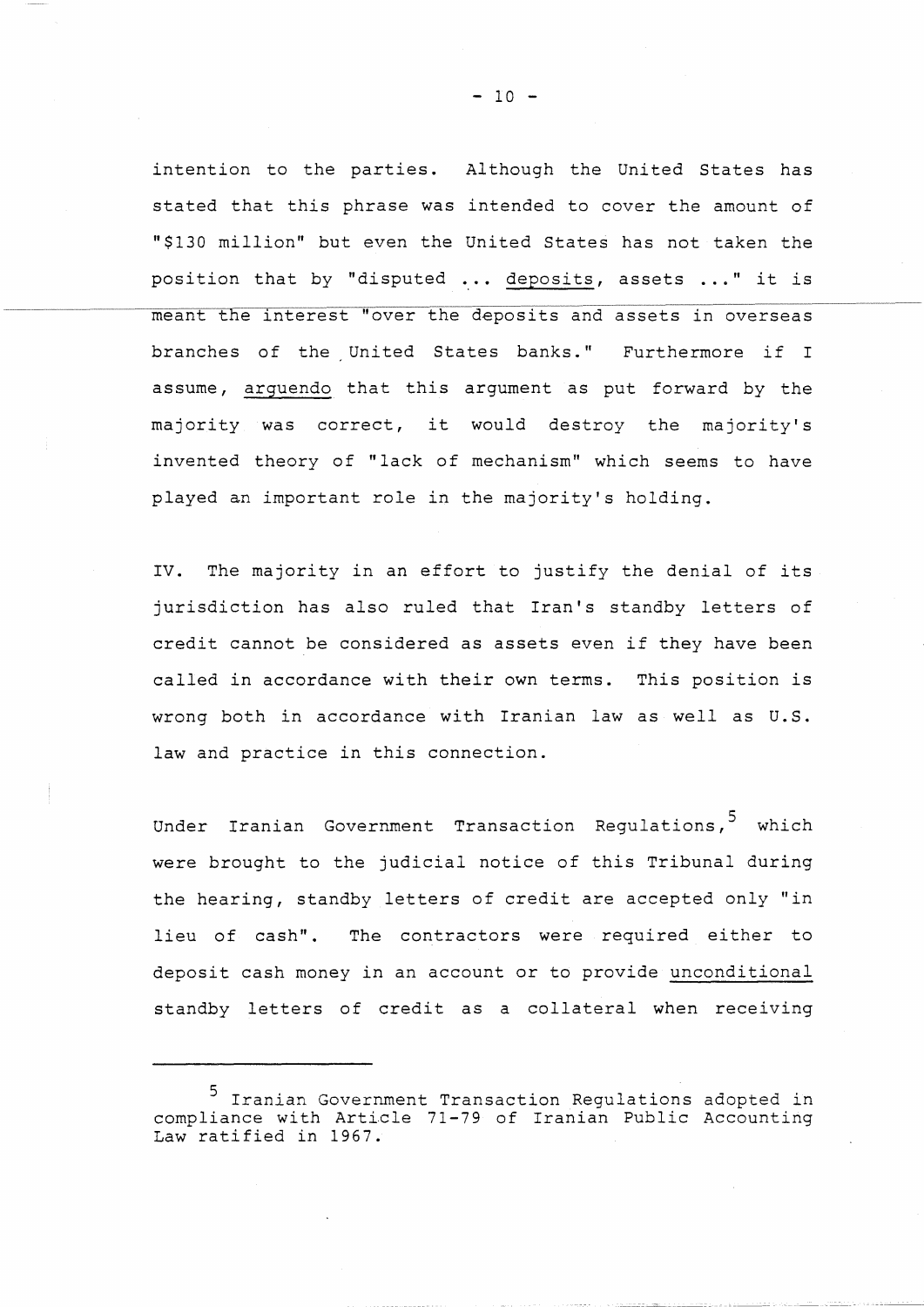advanced payments or upon signing of the contract for good performance of their obligations. Such standby letters of credit are to be distinguished from letters of guarantee or performance bonds. Although a performance bond is related to the underlying transaction but the express provision of the standby letters of credit would not allow any doubt as to its independent nature. Such standby letters of credit are to be considered as assets because by their own terms are payable upon a simple demand. Therefore, there is no difference between a standby letter of credit and a certificate of deposit from a legal point of view. In the same way as the bank is obligated to pay a certificate of deposit when a demand is made in accordance with its terms the bank is also bound to make prompt payment on the standby letters of credit upon a conforming demand. The whole purpose of a standby letter of credit is to enable the beneficiary to collect the claim whenever he so desires. This purpose may only be achieved if one is to consider such arrangements as an acknowledgement on the part of the issuing bank that certain amount of money is available to be utilized by the beneficiary upon his request. Therefore, such standby letters of credit from the point of view of the beneficiary is in lieu of cash deposit. I understand that there may be dispute between the account parties as to the right of the beneficiary to call a standby letter of credit. Such disputes, however, should be resolved between the account parties through the recourse of the affected party to the competent court. The banks are not in a position to

---- --···--·······--- ~----- ' \_\_\_ · \_\_\_ \_

 $-11 -$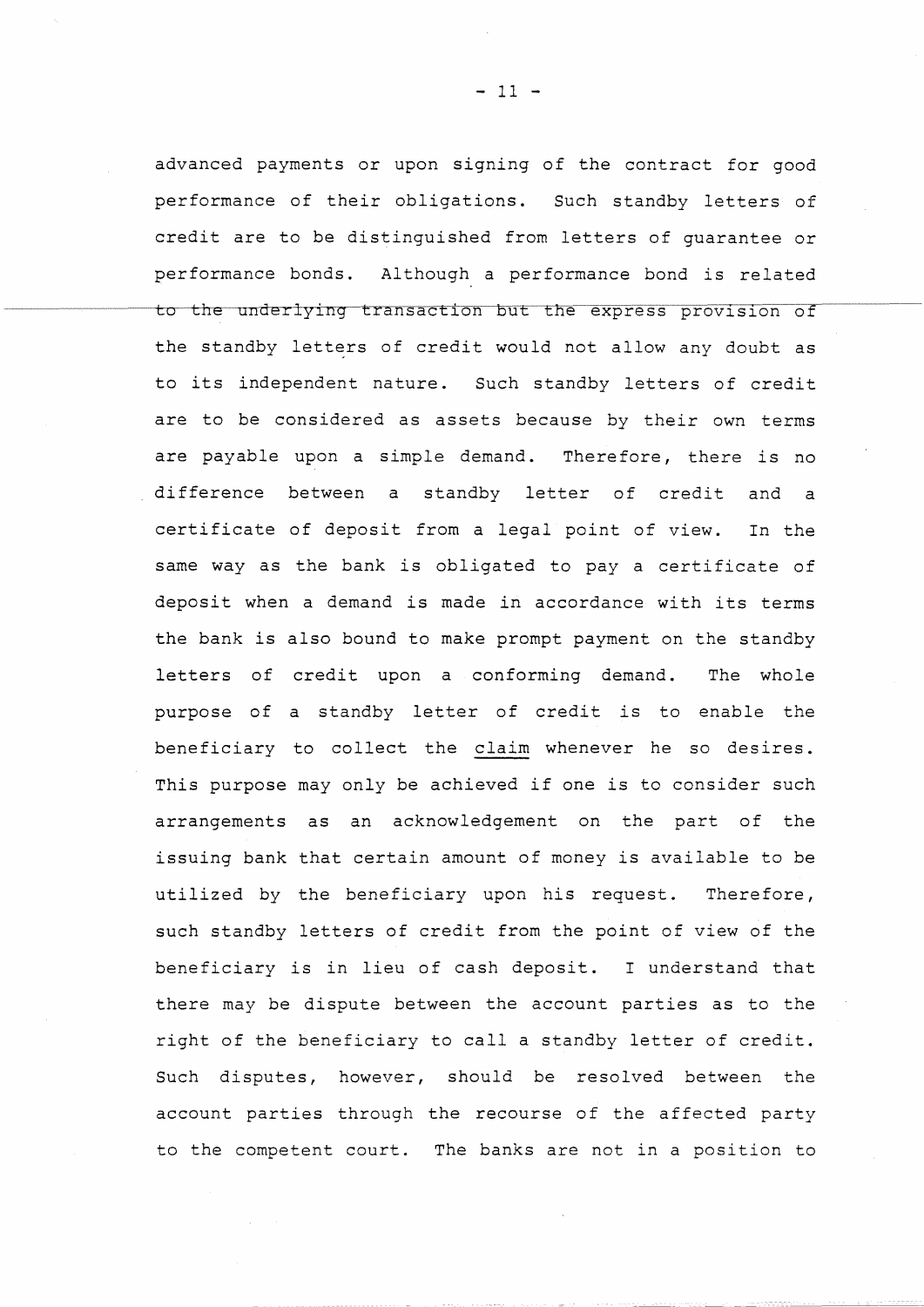avoid compliance with their obligations under the pretext of a potential dispute between the account parties.

I have also noticed that U.S. banking practice considers the standby letters of credit commitments as a contingent liability. Although the banking practice should not affect the legal nature of the commitments of the banks, I have also noticed once a standby letter of credit is called, it will be transferred to the category of cash liability and treated as the actual liability of the bank. Even if the majority was to follow the banking practice in the U.S. it should have at least considered those standby letters of credit that were called by the beneficiaries and were considered in the U.S. banking practice as assets of the beneficiaries. Even if "assets" were interpreted restrictively to include standby letters of credit which were called, since such assets were not in fact transferred to the beneficiaries, the Tribunal majority should have deemed themselves competent to resolve the dispute. The majority upon understanding of this obvious fact has indulged into another remote interpretation of the legal concept of "disputed assets". They have come up with the argument that due to restrictions provided by courts in the United States or U.S. Treasury regulations, the standby letters of credit would lose their characteristic as "asset". It is very obvious that the subject matter of this Tribunal's jurisdiction is "disputed assets". It is also clear that neither the courts in the United States nor the

 $- 12 -$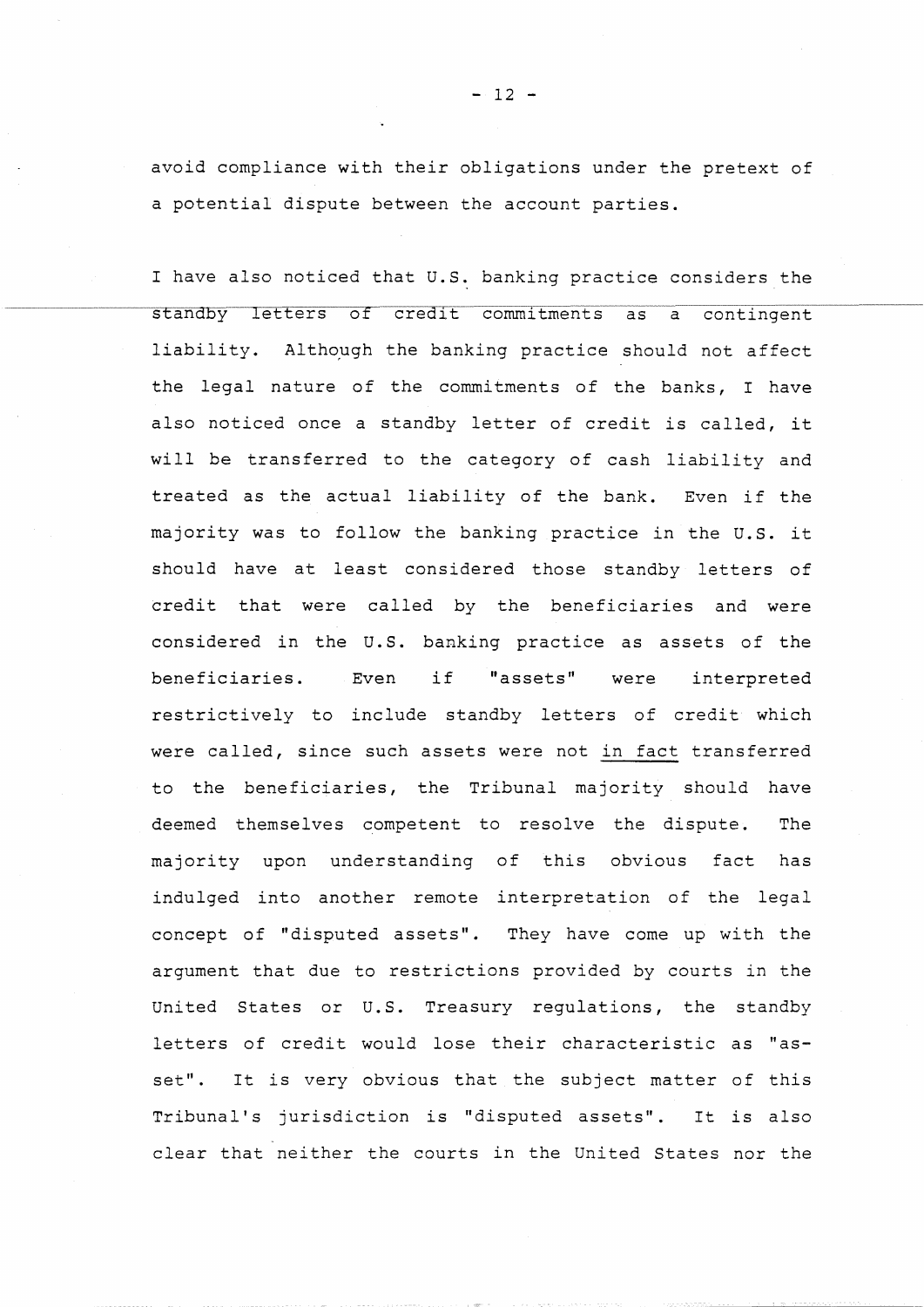U.S. government have ever attempted to remove the asset nature of the standby letters of credit by introducing such measures. The measures have only turned these assets into "disputed assets" by blocking their transfer to the beneficiary.

V. It is surprising to note that the.majority in order to stick to the position of the United States has established such manifestly wrongful precedent. I could understand that the "Undertakings" is not clearly drafted. The rule is then that such a text should be interpreted in a manner not prejudicial to the interest of the other party who happens not be the drafter of the text, and in view of the subsequent practice of the parties themselves. The majority in taking its position not only has exceeded the judicial function of the interpretation in accordance with the plain language of the text but also has ignored the subsequent practice of the parties prejudicial to Iran's position. The Tribunal is aware of the fact that the Declarations including the "Undertakings" have been drafted and proposed by the United States. It is, therefore, inconceivable to interpret these instruments in accordance with subsequent desires of the United States. I understand that the denial of the jurisdiction of this Tribunal regarding the standby letters of credit disputes shall amount to virtual annulment of hundreds of millions of dollars of the unconditional commitments of the U.S. banking institutions. Bank Markazi Iran with a reasonable understanding that such claims will be

 $- 13 -$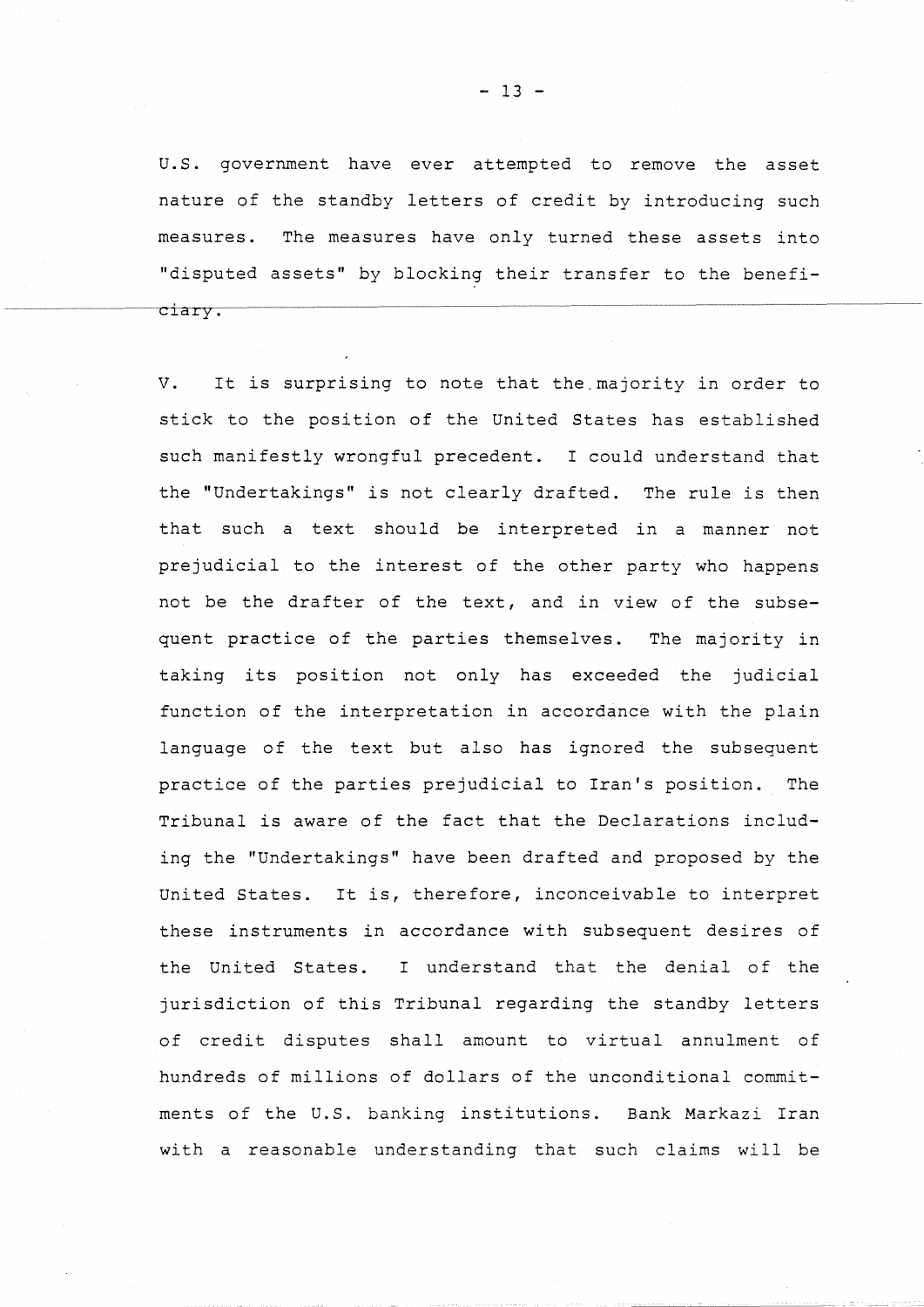resolved by this Tribunal has not made any other attempt to secure its rights through other available judicial process. The majority in Al6 decision holds that due to lack of mechanism for payment to Iran the High Contracting Parties in fact did not intend to comply with the literal meaning of the "Undertakings" and thereby denied the Tribunal's jurisdiction. Such denial of jurisdiction is now prejudicial to the interest of Iran, and the Tribunal that is established by the two governments may not interpret the documents of its own mandate (its terms of reference) contrary to the legitimate interest of one of the two governments.

Even if ambiguities in the drafting of the document are noticed a recourse should have been made to the subsequent practice of the parties. I understand that the parties to the settlement agreements are the U.S. banking institutions and Bank Markazi Iran. But the settlement agreements by their very terms and conditions  $6$  cannot be implemented without the approval of the United States Treasury and the Federal Reserve Bank of New York acting as the fiscal agent of the United States government. Therefore, the position of the majority to the effect that one of the parties to the settlement agreements, namely U.S. banks, *is* not party to

 $- 14 -$ 

Submission of certain documents by the Government of the Islamic Republic of Iran in relation to Case Al6, Oct. 17, 1983. Document No.2: Annex A and Annex B. Document No.l: Exhibit 1 to Memorandum of Settlement.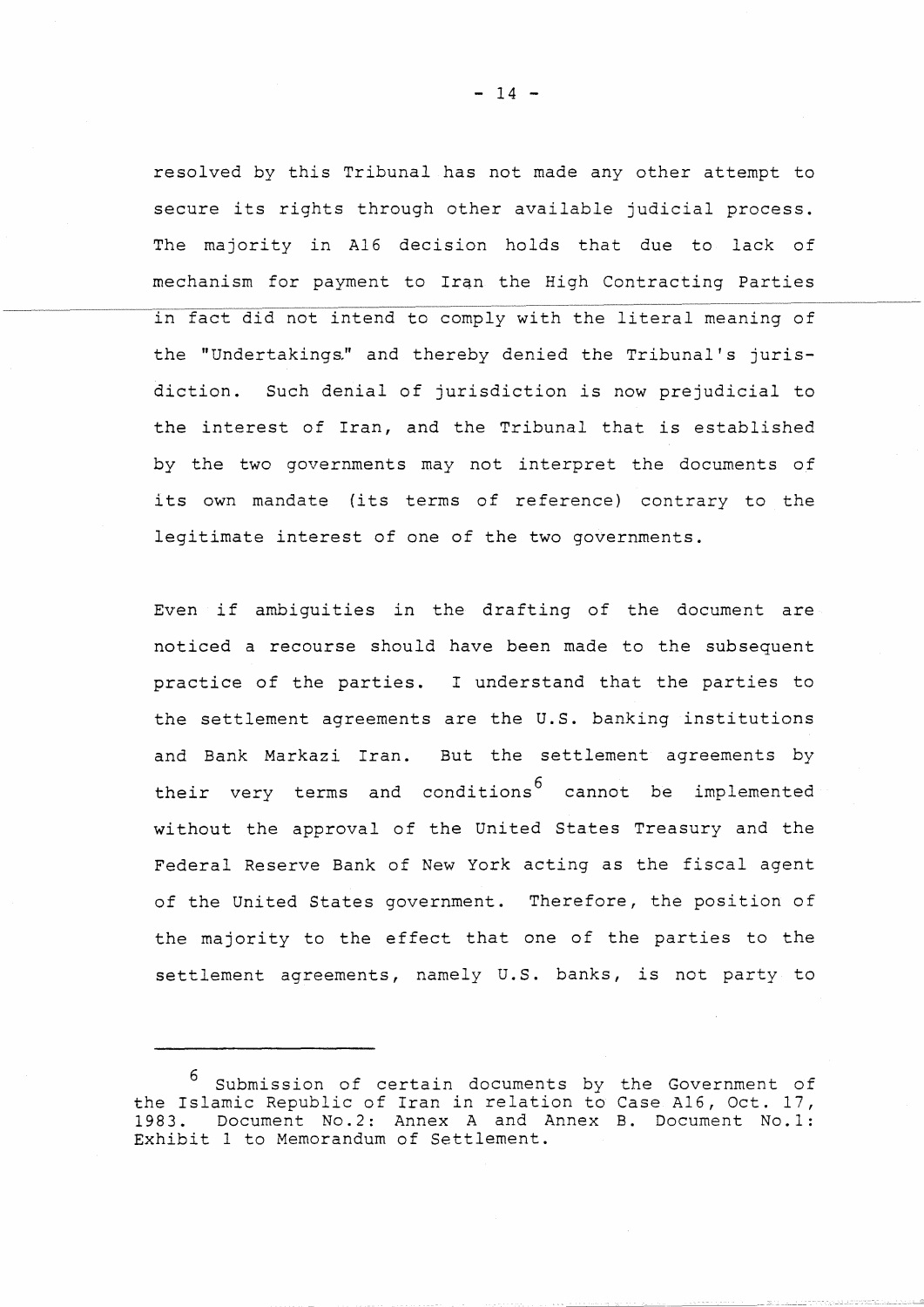the "Undertakings" is without any legal merit and in flagrant disregard of the realities of subsequent practice.<sup>7</sup> Needless to say that the majority is also wrong in holding that:

"The evidence before the Tribunal indicates that the parties to these settlements referred to the Undertakings in a general way and did thereby not intend to express that all the claims settled were covered by paragraph 2B..." (Page 20 of the Award)

The parties to the settlement agreements should have drafted the agreement strictly in accordance with the scope provided by the "Undertakings". Otherwise, neither Bank Markazi nor the U.S. banking institutions and the "Fed" had any other legal authority to enter into such settlements. Furthermore, any deviation from the scope of paragraph 2(B) would have resulted in non-compliance of the Central Bank of Algeria, the Bank of England and the "Fed" with the terms of the settlements.

It is, therefore, quite clear that the majority has wrongly denied its jurisdiction in a prejudicial manner and contrary to the plain language of the "Undertakings". It is also clear that the majority by resorting to the solution of the counterclaim has further confused the Tribunal process.

------· -··--------------~··· - \_\_\_ , -·--·

The majority also challenges the authority of Bank<br>in representing Iranian banking institutions. In fact Markazi in representing Iranian banking institutions. the "Undertakings" requires Bank Markazi to act on behalf of Iranian banks.